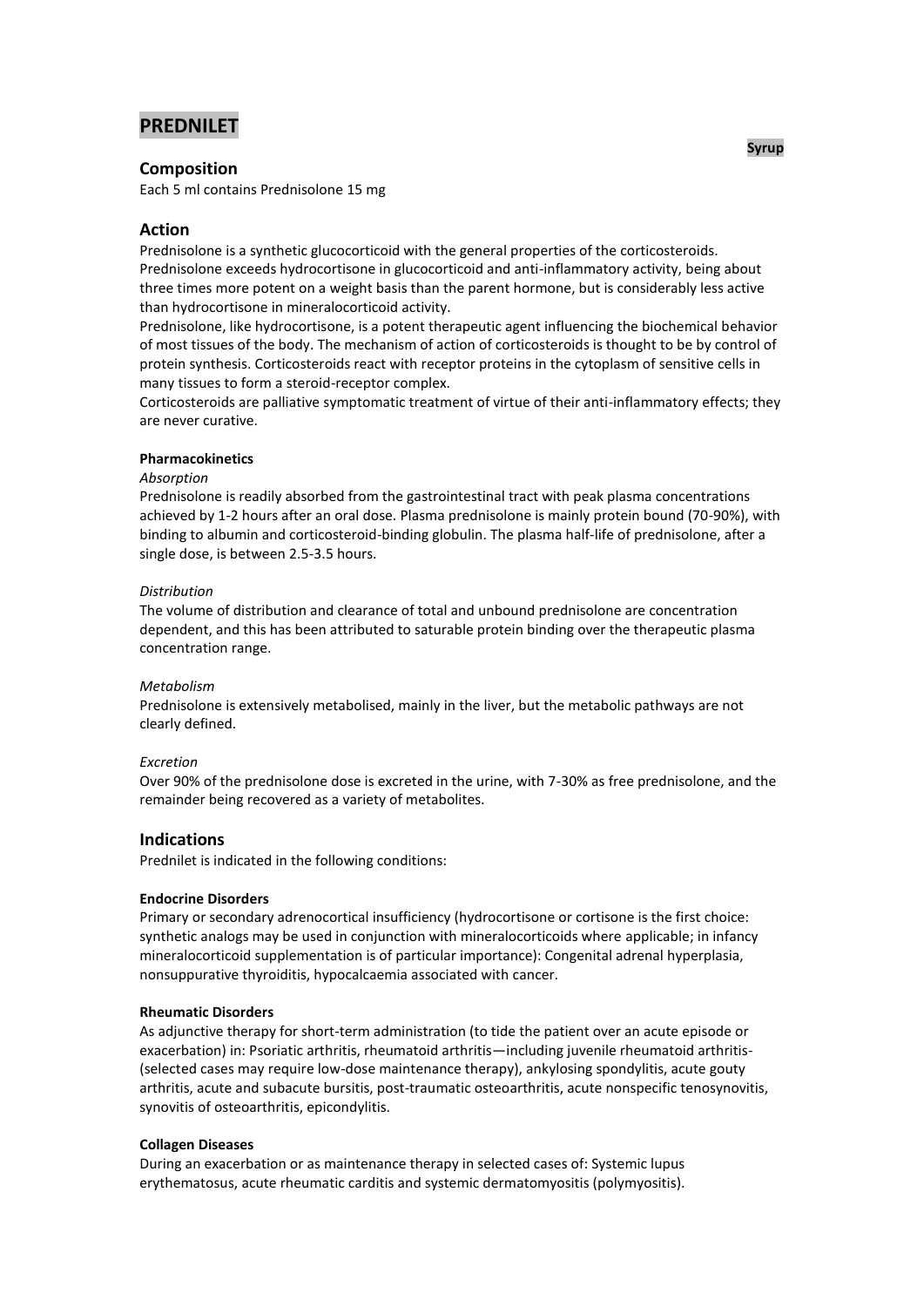#### **Dermatologic Diseases**

Pemphigus, exfoliative dermatitis, bullous dermatitis herpetiformis, mycosis fungoides, severe psoriasis, severe erythema multiforme (Stevens-Johnson syndrome), severe seborrheic dermatitis.

#### **Allergic States**

Control of severe or incapacitating allergic conditions intractable to adequate trials of conventional treatment: Seasonal or perennial allergic rhinitis, contact dermatitis, atopic dermatitis, serum sickness, drug hypersensitivity reactions, bronchial asthma

#### **Ophthalmic Diseases**

Severe acute and chronic allergic and inflammatory processes involving the eye and its adnexa such as: Allergic conjunctivitis, chorioretinitis, keratitis, anterior segment inflammation, allergic corneal marginal ulcers, diffuse posterior uveitis and choroiditis, herpes zoster ophthalmicus, optic neuritis, iritis and iridocyclitis, sympathetic ophthalmia.

#### **Respiratory Diseases**

Symptomatic sarcoidosis, Loeffler's syndrome not manageable by other means, berylliosis, fulminating or disseminated pulmonary tuberculosis when used concurrently with appropriate chemotherapy, aspiration pneumonitis.

#### **Hematologic Disorders**

Idiopathic thrombocytopenic purpura in adults, secondary thrombocytopenia in adults, acquired (autoimmune) hemolytic anemia, erythroblastopenia (RBC anemia), and congenital (erythroid) hypoplastic anemia.

#### **Neoplastic Diseases**

For palliative management of: leukemias and lymphomas in adults, acute leukemia of childhood.

#### **Edematous States**

To induce a diuresis or remission of proteinuria in the nephrotic syndrome, without uremia, of the idiopathic type or that due to lupus erythematosus.

#### **Gastrointestinal Diseases**

To tide the patient over a critical period of the disease in ulcerative colitis, regional enteritis.

#### **Miscellaneous**

Tuberculous meningitis with subarachnoid block or impending block used concurrently with appropriate antituberculous chemotherapy, trichinosis with neurologic or myocardial involvement. In addition to the above indications, prednisolone is indicated for systemic dermatomyositis (polymyositis).

### **Contraindications**

- Prednisolone is contra-indicated in pregnancy and lactation.
- Prednisolone is contra-indicated in patients with systemic fungal infections, sensitivity to prednisolone, or other corticosteroids.
- Contraindicated in patients with peptic ulceration, osteoporosis, psychoses, or severe psychoneuroses.
- Patients with active or doubtfully quiescent tuberculosis should not be given corticosteroids except, very rarely, as adjuncts to treatment with anti-tubercular medication.
- Contra-indicated in the presence of acute viral infections including herpes zoster or herpes simplex ulceration of the eye. Vaccination with live vaccine is contra-indicated with the use of prednisolone.

### **Warnings**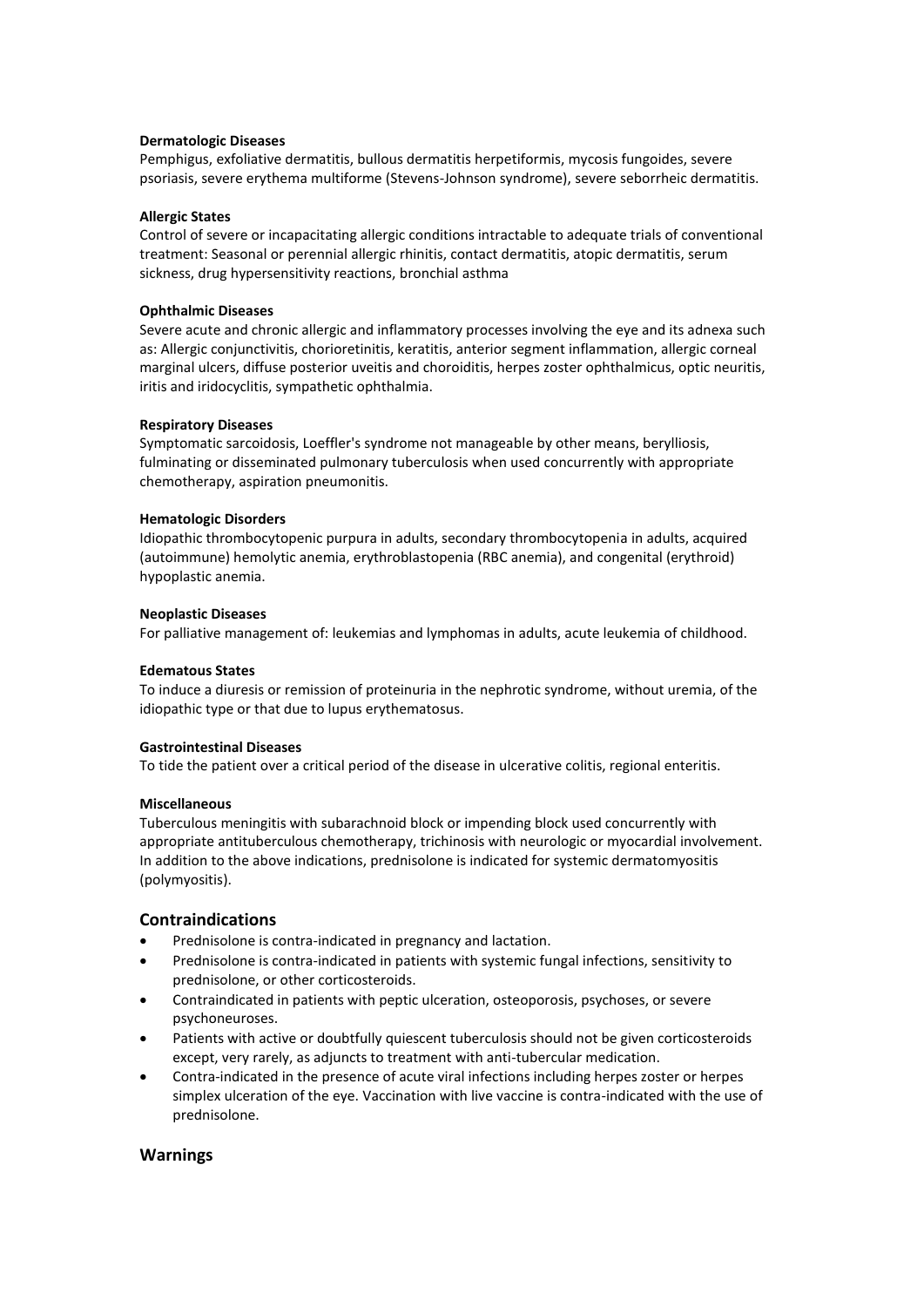In patients on corticosteroid therapy subjected to unusual stress, increased dosage of rapidly acting corticosteroids before, during, and after the stressful situation is indicated.

Corticosteroids may mask some signs of infection and new infections may appear during their use. There may be decreased resistance and inability to localize infection when corticosteroids are used.

Prolonged use of corticosteroids may produce posterior subcapsular cataracts, glaucoma with possible damage to the optic nerves, and may enhance the establishment of secondary ocular infections due to fungi or viruses.

Average and large doses of hydrocortisone or cortisone can cause elevation of blood pressure, salt, and water retention, and increased excretion of potassium. These effects are less likely to occur with the synthetic derivatives except when used in large doses. Dietary salt restriction and potassium supplementation may be necessary. All corticosteroids increase calcium excretion.

WHILE ON CORTICOSTEROID THERAPY, PATIENTS SHOULD NOT BE VACCINATED AGAINST SMALLPOX. OTHER IMMUNIZATION PROCEDURES SHOULD NOT BE UNDERTAKEN IN PATIENTS WHO ARE ON CORTICOSTEROIDS, ESPECIALLY ON HIGH DOSE, BECAUSE OF POSSIBLE HAZARDS OF NEUROLOGICAL COMPLICATIONS AND A LACK OF ANTIBODY RESPONSE.

Persons who are on drugs that suppress the immune system are more susceptible to infections than healthy individuals are. Chickenpox and measles, for example, can have a more serious or even fatal course in nonimmune children or adults on corticosteroids. In such children or adults who have not had these diseases, particular care should be taken to avoid exposure. How the dose, route, and duration of corticosteroid administration affect the risk of developing a disseminated infection is unknown. The contribution of the underlying disease and/or prior corticosteroid treatment to the risk is also unknown. If exposed to chickenpox, prophylaxis with varicella zoster immune globulin (VZIG) may be indicated. If exposed to measles, prophylaxis with pooled intravenous immunoglobulin (IVIG) may be indicated. If chickenpox develops, treatment with antiviral agents may be considered.

The use of Prednisolone in active tuberculosis should be restricted to those cases of fulminating or disseminated tuberculosis in which the corticosteroid is used for the management of the disease in conjunction with an appropriate antituberculous regimen.

If corticosteroids are indicated in patients with latent tuberculosis or tuberculin reactivity, dose observation is necessary as reactivation of the disease may occur. During prolonged corticosteroid therapy, these patients should receive chemoprophylaxis.

#### **Pregnancy**

#### *Category B*

Animal reproduction studies have failed to demonstrate a risk to the fetus and there are no adequate and well-controlled studies in pregnant women.

#### **Adverse Reactions**

#### **Fluid and Electrolyte Disturbances**

Sodium retention, fluid retention, congestive heart failure in susceptible patients, potassium loss, hypokalemic alkalosis, hypertension

#### **Musculoskeletal**

Muscle weakness, steroid myopathy, loss of muscle mass, osteoporosis, vertebral compression fractures, aseptic necrosis of femoral and humeral heads, pathological fracture of long bones.

#### **Gastrointestinal**

Peptic ulcer with possible perforation and hemorrhage, pancreatitis, abdominal distention, ulcerative esophagitis.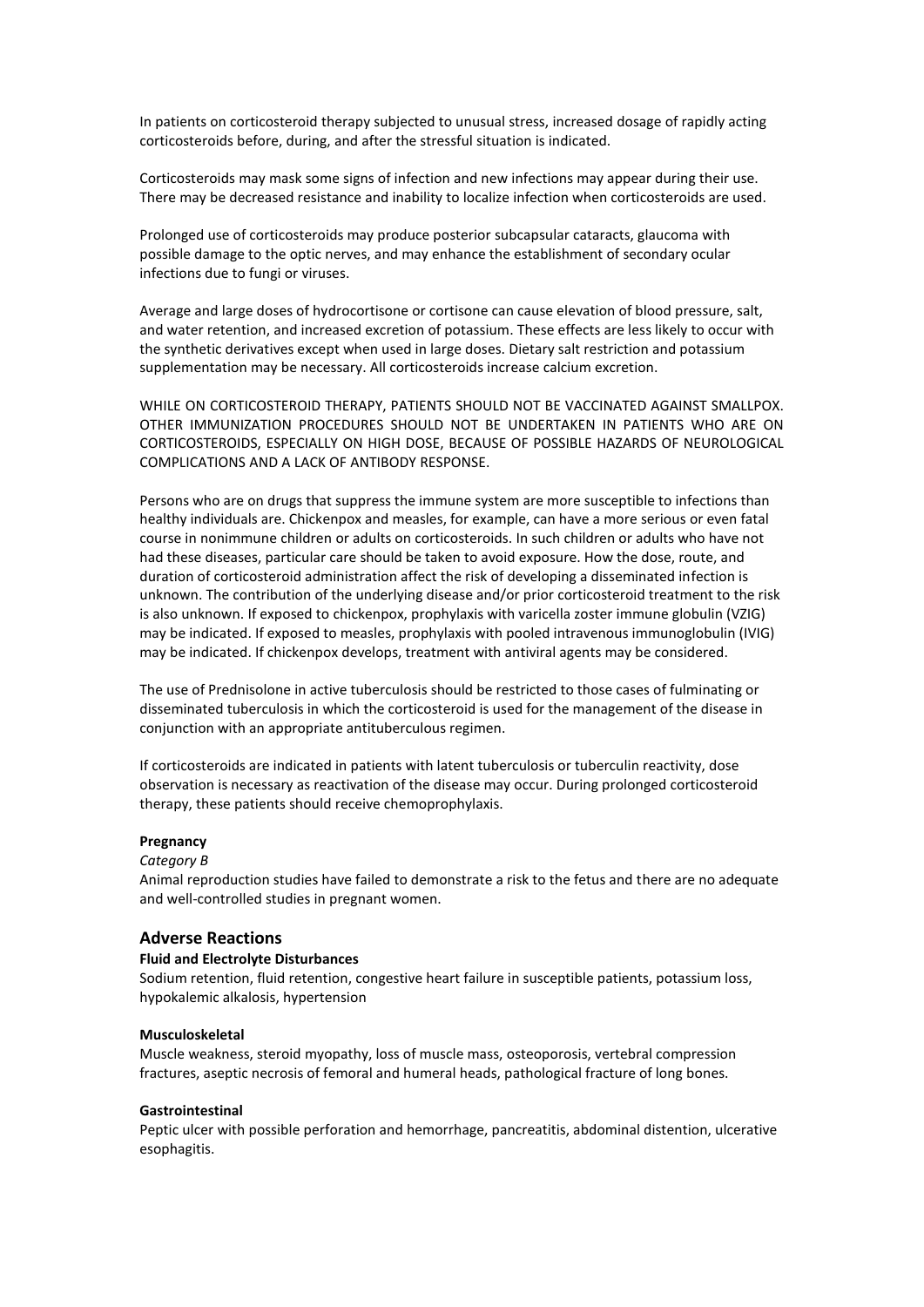#### **Dermatologic**

Impaired wound healing, thin and fragile skin, petechiae and ecchymoses, facial erythema, increased sweating, may suppress reactions to skin tests.

#### **Metabolic**

Negative nitrogen balance due to protein catabolism.

#### **Neurological**

Increased intracranial pressure with papilledema (pseudotumor cerebri) usually after treatment, convulsions, vertigo, and headache.

#### **Endocrine**

Menstrual irregularities, development of Cushingoid state, secondary adrenocortical and pituitary unresponsiveness (particularly in times of stress, as in trauma, surgery, or illness), suppression of growth in pediatric patients, decreased carbohydrate tolerance, manifestations of latent diabetes mellitus, increased requirements for insulin or oral hypoglycemic agents in diabetics.

### **Ophthalmic**

Posterior subscapular cataracts, increased intraocular pressure, glaucoma, exophthalmos.

# **Precautions**

#### **General**

Drug-induced secondary adrenocortical insufficiency may be minimized by gradual reduction of dosage. This type of relative insufficiency may persist for months after discontinuation of therapy; therefore, in any situation of stress occurring during that period, hormone therapy should be reinstituted. Since mineralocorticoid, secretion may be impaired, salt and/or a mineralocorticoid should be administered concurrently.

There is an enhanced effect of corticosteroids on patients with hypothyroidism and in those with cirrhosis. Corticosteroids should be used cautiously in patients with ocular herpes simplex because of possible corneal perforation.

The lowest possible dose of corticosteroid should be used to control the condition under treatment, and when reduction in dosage is possible, the reduction should be gradual. Psychic derangements may appear when corticosteroids are used, ranging from euphoria, insomnia, mood swings, personality changes, and severe depression, to frank psychotic manifestations. In

addition, existing emotional instability or psychotic tendencies may be aggravated by corticosteroids.

Aspirin should be used cautiously in conjunction with corticosteroids in hypoprothrombinemia. Steroids should be used with caution in nonspecific ulcerative colitis if there is a probability of impending perforation, abscess or other pyogenic infections, diverticulitis, fresh intestinal anastomoses, active or latent peptic ulcer, renal insufficiency, hypertension, osteoporosis, and myasthenia gravis.

Growth and development of infants and children on prolonged corticosteroid therapy should be carefully observed.

# **Information for the Patient**

Patients who are on immunosuppressant doses of corticosteroids should be warned to avoid exposure to chickenpox or measles. Patients should also be advised that if they are exposed, medical advice should be sought immediately.

### **Dosage and Administration**

DOSING REQUIREMENTS ARE VARIABLE AND MUST BE INDIVIDUALIZED BASED ON THE SPECIFIC DISEASE, ITS SEVERITY AND THE RESPONSE OF THE PATIENT.

Prednilet has a usual dose range of 5 mg to 60 mg daily in divided doses depending on the specific disease being treated. In situations of less severity, low doses generally will suffice while in selected